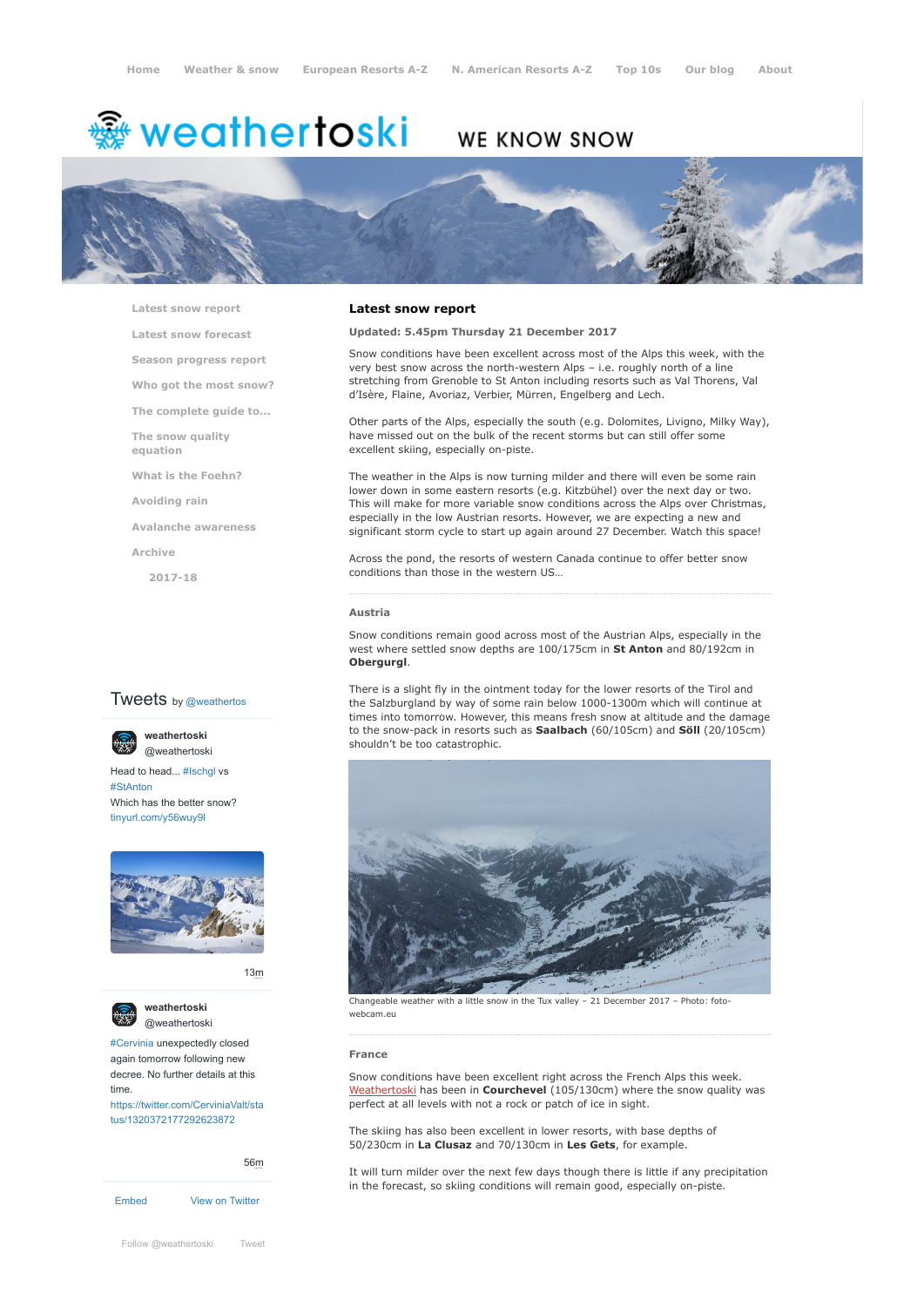

Tailor-made ski holidays and short breaks to some of the finest hotels in the Alps

020 3397 8450





# **Contact us...**

**Got a burning question about weather or snow conditions in the Alps?** [Contact us](https://www.weathertoski.co.uk/about-1/contact-us/) and we'll do our best to answer it...

#### E: [info@weathertoski.co.uk](mailto:fraser@weathertoski.co.uk)

T: +44 (0)20 3151 3154

[Website terms of use](https://www.weathertoski.co.uk/about-1/website-terms-of-use/)

[Privacy notice](https://www.weathertoski.co.uk/about-1/privacy-notice/)



Weathertoski enjoyed perfect snow conditions in Courchevel this week – 21 December 2017 – Photo: weathertoski.co.uk

#### **Italy**

Snow conditions remain pretty good across most of the Italian Alps even if there has, generally speaking, been less new snow here over the last week or two than further north.

Some of the best skiing is in the far west, where **La Thuile** has 110/195cm of snow depending on altitude, while **Courmayeur** has 80/120cm.

Over in the Dolomites snow cover is thinner with just 30/90cm in **Alta Badia** for instance, but here too there is plenty of good skiing thanks to a mixture of natural and (world class) artificial snow.

The weather is turning milder in Italy, as it is elsewhere in the Alps, but it should stay mostly dry over the next few days.



Ski conditions are excellent in Sestriere right now, particularly on-piste – 21 December 2017

#### **Switzerland**

Snow conditions have been outstanding this week across most of Switzerland, especially in the north and west which have the deepest and freshest snow.

**Engelberg** (78/436cm) boasts the best stats in the Alps right now, but lots of other resorts are skiing equally well including **Mürren** (70/220cm) and **Gstaad** (60/250cm).

Further south there is less snow in **Zermatt** (10/110cm), where on-piste conditions are still excellent but the off-piste remains limited.

It will turn milder over the next few days with a little snow (and some low level rain) in the northern and eastern Swiss Alps, but any damage to the snow pack will be minimal.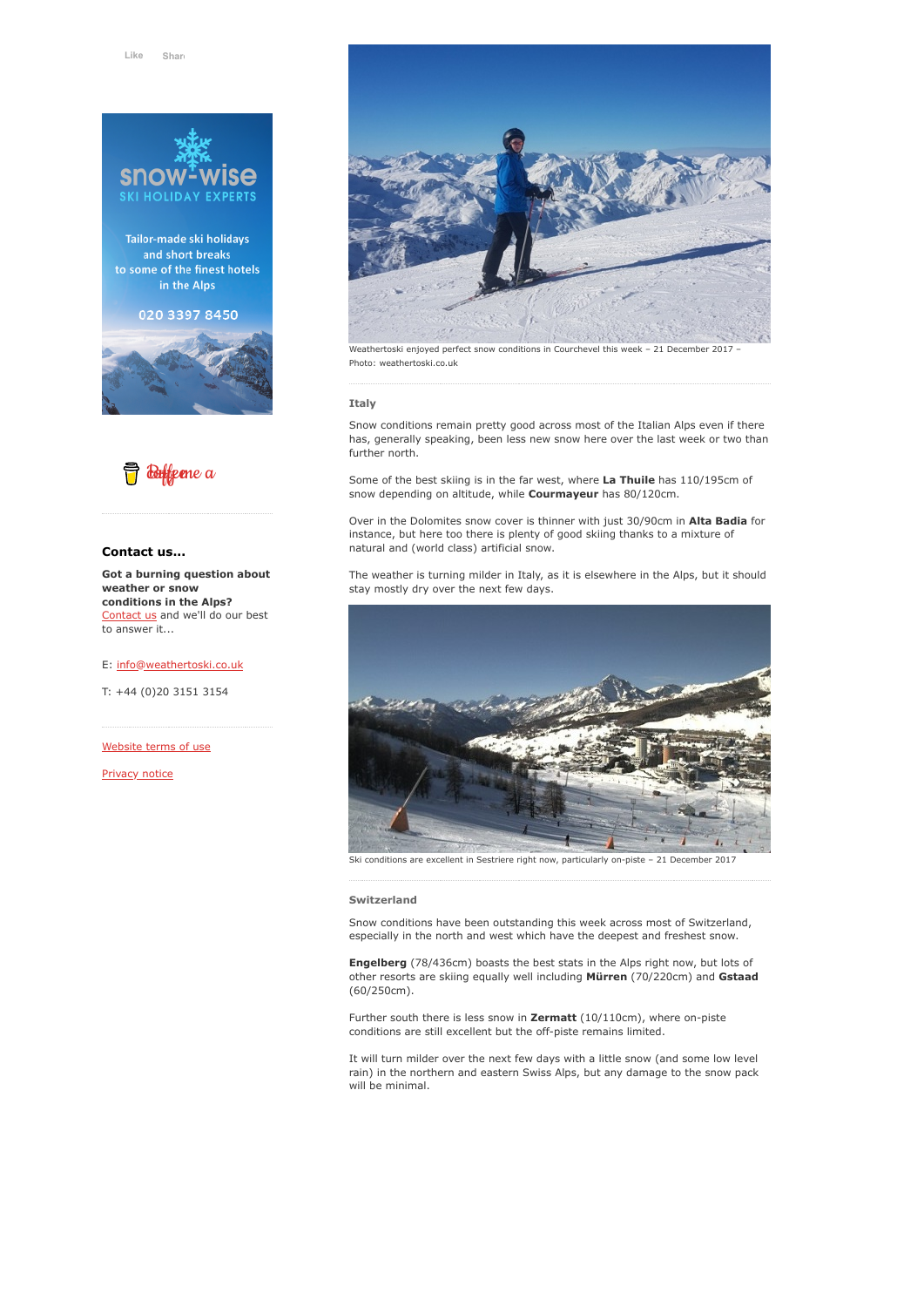

Great snow conditions in Arosa – 21 December 2017 – Photo: arosa.com

#### **Rest of Europe**

Snow conditions in the Pyrenees remain reasonable rather than spectacular in most cases with base depths of 30/60cm in Andorra's **Soldeu** and 50/70cm in France's **La Mongie**. Spain's **Baqueira Beret** (85/140cm) remains as good as anywhere in the Pyrenees but it is forecast to be mild over the next few days.

Over in Scandinavia, Sweden's **Åre** (51cm upper slopes) is one of the most extensive options with most lifts now open. In Norway, **Voss** (40/135cm) and surrounding resorts continue to offer some of the best snow conditions with lots more snow in the forecast, especially next week.

It's not such good news in Scotland, however, where several days of mild weather has melted most of the snow. At the time of writing, only the **Lecht** was still open, albeit on a very limited basis.



#### **USA**

Fresh snow is improving conditions across some but not all western US resorts. **Vail** (46cm upper base), for example, is expected to catch around 30cm of new snow between now and Monday – great news in light of its disappointing season to date.

Over in Wyoming, **Jackson Hole** (139cm upper base) will also see some snow though they have had more favourable early season conditions here and don't need it with quite the same urgency.

The same can't be said about Utah, where **Snowbird** (69cm upper base) is still heavily reliant on artificial snow. 10-15cm is forecast before Christmas but not nearly enough to appeal to serious skiers.

## **Canada**

Snow conditions in western Canada are generally very good with further light snow falling today in **Whistler** (168cm upper base) and another heavier fall forecast for Sunday.

Further inland, conditions are even better with 10-20cm of new snow across the **Banff**/**Lake Louise** area where the upper base is now 138cm.